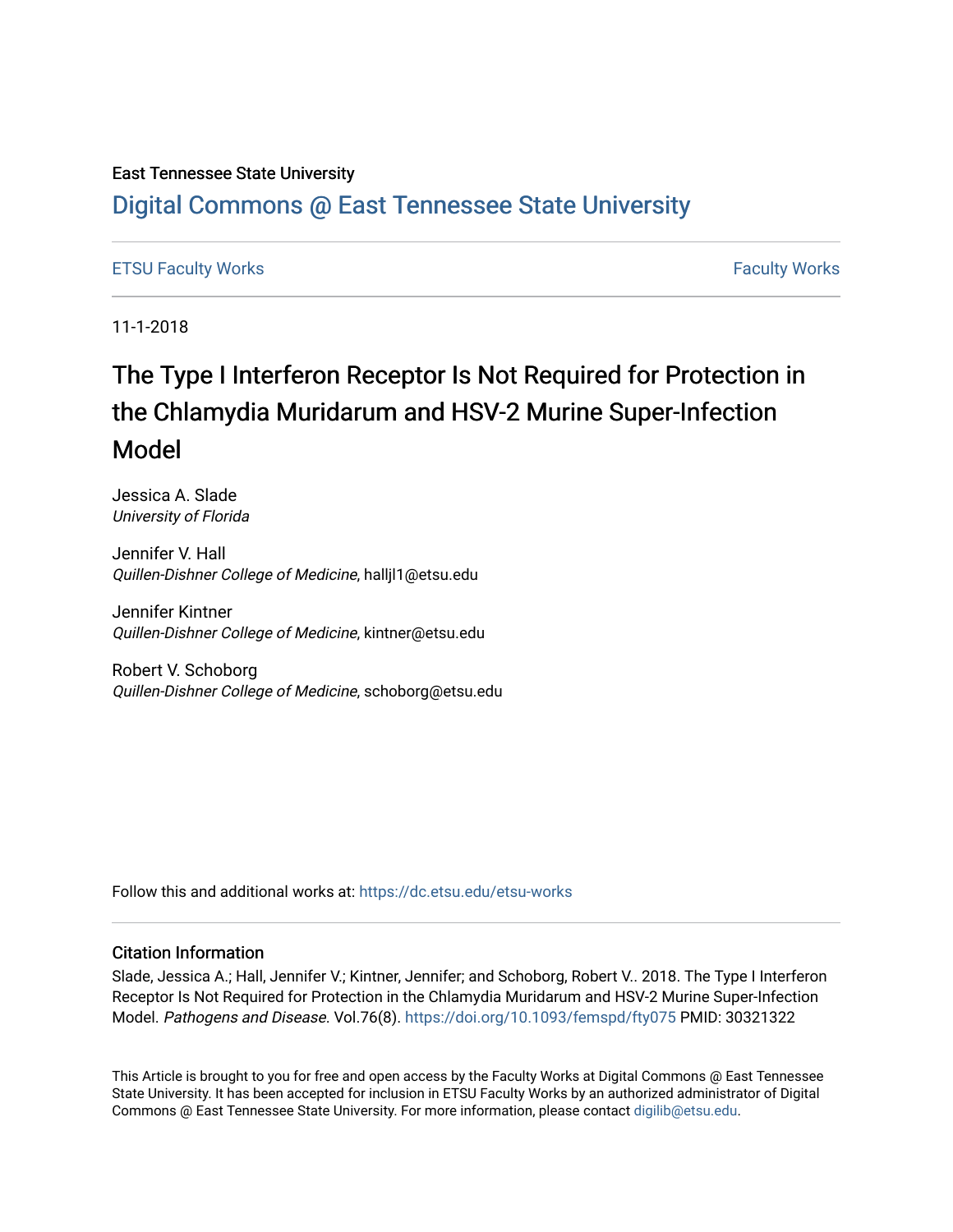# The Type I Interferon Receptor Is Not Required for Protection in the Chlamydia Muridarum and HSV-2 Murine Super-Infection Model

# Copyright Statement

○C FEMS 2018. This is an Open Access article distributed under the terms of the Creative Commons Attribution-NonCommercial-NoDerivs licence (http://creativecommons.org/licenses/by-nc-nd/4.0/), which permits non-commercial reproduction and distribution of the work, in any medium, pro- vided the original work is not altered or transformed in any way, and that the work is properly cited. For commercial re-use, please contact journals.permissions@oup.com

# Creative Commons License



This work is licensed under a [Creative Commons Attribution 4.0 International License.](https://creativecommons.org/licenses/by/4.0/)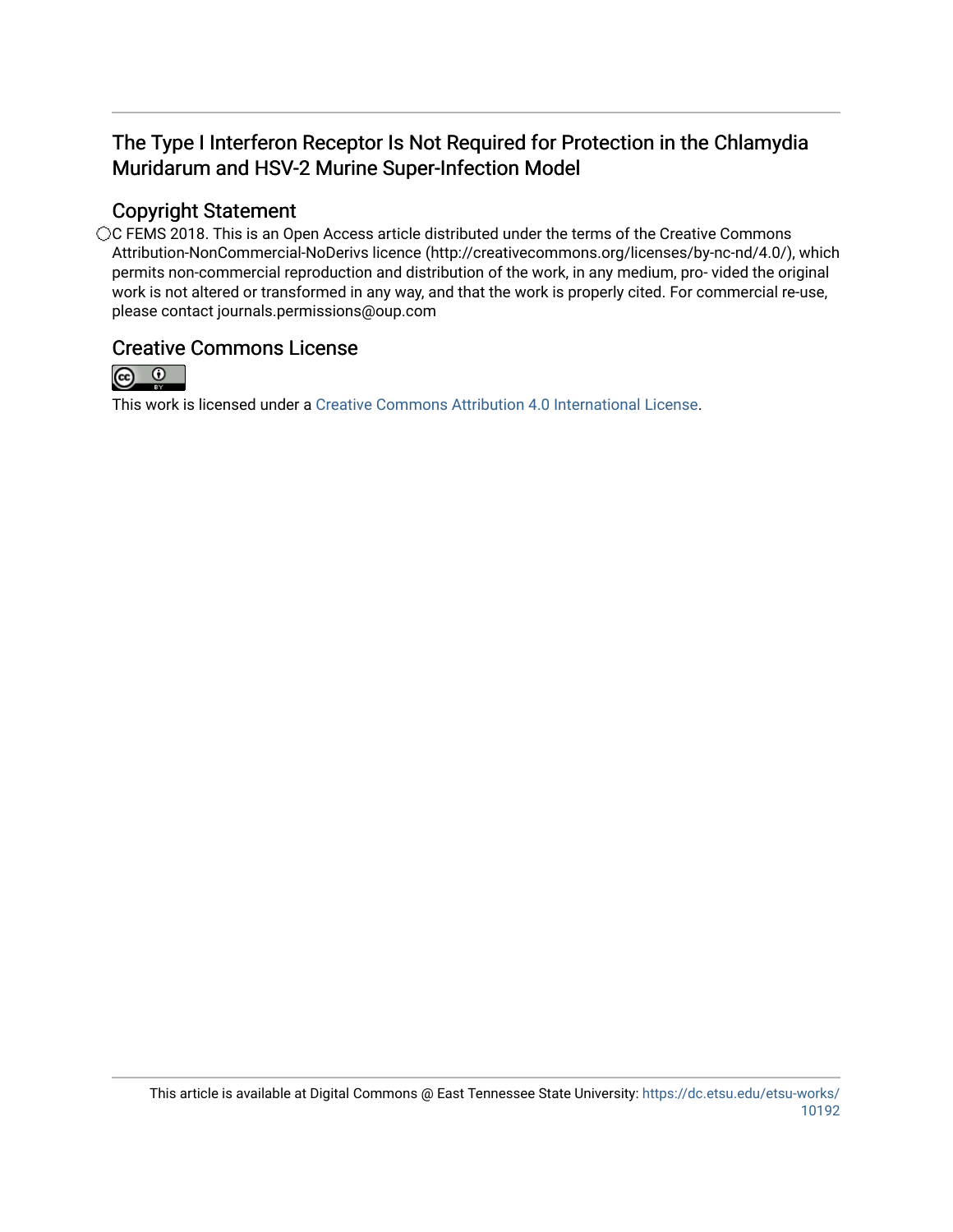

<span id="page-2-1"></span>**doi: 10.1093/femspd/fty075** Advance Access Publication Date: 15 October 2018 Research Article

## RESEARCH ARTICLE

# **The type I interferon receptor is not required for protection in the** *Chlamydia muridarum* **and HSV-2 murine super-infection model**

Jessica A. Slade<sup>1</sup>, Jennifer V. Hall<sup>2</sup>, Jennifer Kintner<sup>2</sup> and Robert V. Schobor[g2,](#page-2-1)[∗](#page-2-2)

<span id="page-2-0"></span><sup>1</sup>Emerging Pathogens Institute and Department of Environmental and Global Health, College of Public Health and Health Professions, University of Florida, 2055 Mowry Road, Gainesville, FL 32608, USA and 2Department of Biomedical Sciences, Center for Inflammation, Infectious Disease and Immunity, James H. Quillen College of Medicine, East Tennessee State University, Box 70577, Johnson City, TN 37614, USA

<span id="page-2-2"></span>∗**Corresponding author:** James H. Quillen College of Medicine, East Tennessee State University, Box 70577, Johnson City, TN 37614, USA. Tel: 423-439-6295; E-mail: [schoborg@etsu.edu](mailto:schoborg@etsu.edu)

**One sentence summary:** Chlamydia pre-infection protects from HSV-2 fatal neurologic disease in mice in the absence of interferon beta signaling, indicating that alternative host immune responses likely promote the protective effect. **Editor:** Patrik Bavoil

### **ABSTRACT**

*Chlamydia trachomatis*/HSV-2 vaginal co-infections are seen clinically, suggesting that these sexually transmitted pathogens may interact. We previously established an intravaginal *Chlamydia muridarum*/HSV-2 super-infection model and observed that chlamydial pre-infection protects mice from a subsequent lethal HSV-2 challenge. However, the mechanism of protection remains unknown. The type I interferon, IFN-β, binds to the type I interferon receptor (IFNR), elicits a host cellular antiviral response and inhibits HSV replication *in vitro* and *in vivo*. Previous studies have demonstrated that *C. muridarum* infection stimulates genital tract (GT) IFN-β production; therefore, we hypothesized that chlamydial pre-infection protects mice from HSV-2 challenge via the IFN-β/IFNR-induced antiviral response. To test this prediction, we quantified IFN-β levels in vaginal swab samples. Detection of IFN-β in *C. muridarum* singly infected, but not in mock-infected animals, prompted the use of the super-infection model in IFNR knockout (IFNR−/−) mice. We observed that *C. muridarum* pre-infection reduces HSV-2-induced mortality by 40% in wild-type mice and by 60% IFNR−/<sup>−</sup> mice. Severity of HSV-2 disease symptoms and viral shedding was also similarly reduced by *C. muridarum* pre-infection. These data indicate that, while chlamydial infection induces GT production of IFN- $\beta$ , type I IFN-induced antiviral responses are likely not required for the observed protective effect.

**Keywords:** chlamydia; HSV-2; interferon-β; innate immune response; co-infection; mouse model

### **INTRODUCTION**

*Chlamydia trachomatis* and HSV-2 are the leading sexually transmitted pathogens in the world causing 101 million and 23.6 million new cases per year, respectively (Looker, Garnett and Schmid [2008;](#page-7-0) World Health Organization [2012\)](#page-7-1). *Chlamydia trachomatis* genital tract infections can present with symptoms including cervicitis in women, and urethritis in men, but more than 70% of women and 50% of men experience asymptomatic

**Received:** 26 June 2018; **Accepted:** 12 October 2018

<sup>C</sup> FEMS 2018. This is an Open Access article distributed under the terms of the Creative Commons Attribution-NonCommercial-NoDerivs licence [\(http://creativecommons.org/licenses/by-nc-nd/4.0/\)](http://creativecommons.org/licenses/by-nc-nd/4.0/), which permits non-commercial reproduction and distribution of the work, in any medium, provided the original work is not altered or transformed in any way, and that the work is properly cited. For commercial re-use, please contact [journals.permissions@oup.com](mailto:journals.permissions@oup.com)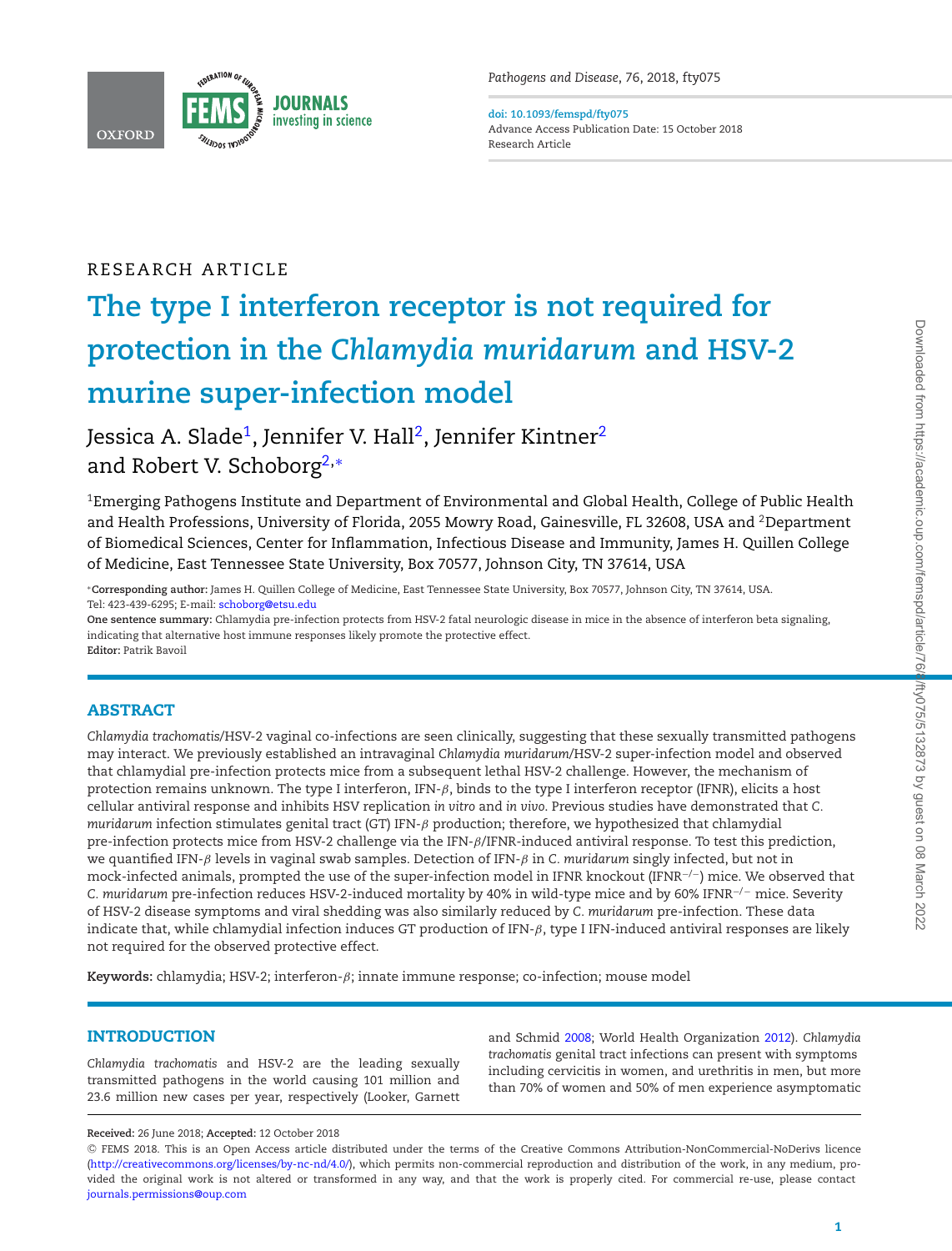infections (Mackern-Oberti *et al.* [2013;](#page-7-2) Menon *et al.* [2015\)](#page-7-3). Though effective antibiotic treatment for chlamydial infections exists, asymptomatic infections typically go untreated, which can lead to severe complications, especially in women. Over the course of infection, the chlamydiae ascend the female genital tract, causing chronic inflammation that can lead to scarring and long-term consequences such as pelvic inflammatory disease and tubal factor infertility (Menon *et al.* [2015;](#page-7-3) O'Connell and Ferone [2016\)](#page-7-4). Genital infections with HSV-2 can present with flulike symptoms and painful genital ulcers, but these infections are also often clinically mild. Only 10%–25% of people seropositive for HSV-2 realize they have this infection, since obvious symptoms are not always experienced (Wald *et al.* [2000\)](#page-7-5). Viral shedding occurs without the presence of obvious lesions and at similar levels compared to symptomatic shedders. Therefore, asymptomatic shedders pose an increased risk for perpetuating HSV-2 transmission, since those with obvious symptoms are more likely to seek suppressive therapy (Mark *et al.* [2008\)](#page-7-6).

Though much is known regarding single infections of either *C. trachomatis* or HSV-2, little is understood regarding *C. trachomatis* and HSV-2 co-infections. Co-detection of these pathogens has been reported in men and women and in similar tissue types. However, these few epidemiological studies usually do not seek to identify these particular co-infections and often sample small populations (Finan, Musharrafieh and Almawi [2006;](#page-7-7) Shaw *et al.* [2011;](#page-7-8) Fageeh [2013\)](#page-7-9). While the prevalence of *C. trachomatis* and HSV-2 co-infections has been estimated to occur in 0.5%–12.8% of the population (Finan, Musharrafieh and Almawi [2006;](#page-7-7) Shaw *et al.* [2011;](#page-7-8) Fageeh [2013\)](#page-7-9), almost nothing has been characterized with respect to the disease progression or outcomes of these coinfections.

We previously established a murine *in vivo* super-infection model to begin to understand the interactions of *Chlamydia* and HSV-2 within the co-infected host. We determined that mice intravaginally infected with *Chlamydia* followed either 3 or 9 days later with HSV-2 infection exhibit significantly increased survival and significantly reduced viral shedding compared to animals singly infected with HSV-2 (Slade *et al.* [2016\)](#page-7-10). In other words, chlamydial pre-infection protects from subsequent HSV-2-induced mortality and disease. The underlying mechanism of protection remains unknown, but understanding the host responses activated by prior chlamydial infection could potentially lead to new treatment strategies that reduce host susceptibility to HSV-2 infections. Production of type I interferons, in particular IFN- $β$ , is a well-known antiviral response known to inhibit HSV replication both *in vitro* and *in vivo* (Domke-Opitz, Straub and Kirchner [1986;](#page-6-0) Gill, Davies and Ashkar [2008\)](#page-7-11). In response to viral infection, pattern recognition receptors, including toll-like receptors(TLRs), trigger the production of IFN-β (Gill *et al.* [2006\)](#page-7-12). IFN-β then binds to the type I interferon receptor (IFNR) and elicits host cellular antiviral responses (Muller *et al.* [1994\)](#page-7-13). Importantly, *C. muridarum* genital tract infection stimulates the production of IFN-β (Prantner *et al.* [2011\)](#page-7-14). Thus, we sought to determine whether chlamydial pre-infection was activating IFN- $\beta$  production as the primary mechanism of *Chlamydia*-induced protection from subsequent HSV-2 infection in the super-infection model.

#### **METHODS**

#### **Ethics statement**

All animal experiments in this study were conducted in strict accordance with the National Institutes of Health 'Guide for the Care and Use of Laboratory Animals.' The animal protocol (110602) was approved by the University Committee on Animal Care at East Tennessee State University under the guidelines of the Association for Assessment and Accreditation of Laboratory Animal Care, US Department of Agriculture and in compliance with the Public Health Service Policy on Human Care and Use of Laboratory Animals.

#### **Cells, bacteria and viruses**

The cell lines used in this study are HeLa 229 cells (cervical adenocarcinoma epithelial cells; ATCC No. CCL2.1, ATCC, Manassas, VA, USA) and Vero cells (African green monkey kidney epithelial cells; ATCC No. CCL-81, ATCC, Manassas, VA, USA). The wild-type HSV-2 333 strain was used for mouse infections. The *Chlamydia muridarum* Weiss strain was obtained from Kyle Ramsey (Midwestern University).

#### **Animals and infection**

Male and female wild-type C57B/6 and type I interferon receptor knockout mice (IFNR−/−; strain name B6.129S2- Ifnar1tm1agt/Mmjax) were purchased from Jackson Laboratory (Bar Harbor, ME, USA) and used to establish breeding colonies in our animal facility. Female C57B/6 and IFNR−/<sup>−</sup> pups obtained from these breeding colonies were used for super-infection experiments as described below. Female wild-type BALB/c were purchased from Envigo, USA (Madison, WI, USA) and used for infection experiments where indicated. All mice used for infection experiments were from 6 to 8 weeks of age.

After a 1-week acclimation period, mice were treated with 2.5 mg Depo-Provera (Greenstone LLC, Peapack, NJ, USA) by subcutaneous injection. At 8–10 weeks of age, mice were intravaginally infected with 1 <sup>×</sup> 106 IFU *C. muridarum* on day 0 and/or with  $1 \times 10^5$  PFU HSV-2 on day 3 post chlamydial infection (pci) as previously described (Slade *et al.* [2016\)](#page-7-10). To monitor pathogen shedding, mice were vaginally swabbed every 3 days until day 21 pci as described elsewhere (Phillips Campbell *et al.* [2012\)](#page-7-15). Mice were monitored daily for morbidity and mortality induced by HSV-2 infection. Mice exhibiting any degree of hind limb paralysis were sacrificed via cervical dislocation and remaining mice were sacrificed on day 21 pci. All mice were provided food and water *ad libitum* and kept on a standard 12-h light-dark cycle.

#### **Detection of IFN-**β

Swab samples collected on day 3 pci from BALB/c mice initially infected with  $1 \times 10^6$  IFU *C. muridarum* were used in IFN- $\beta$  ELISA assays (Biolegend Inc, San Diego, CA, USA) according to manufacturer's protocol. Samples were analyzed in triplicate and absorbance was read at 450 nm using a Turner Modulus Multimode Microplate Reader.

#### **HSV-2 disease scoring and survival determination**

Beginning on day 8 pci (day 6 post HSV-2 infection), extravaginal symptoms of HSV-2-induced disease were scored on a scale of 0–5 as described by Docherty *et al.* [\(2005\)](#page-6-1). Briefly, observations were scored as follows: 0, no symptoms; 1, redness of extravaginal tissue; 2, few lesions, swelling and redness; 3, multiple lesions, swelling and redness; 4, unilateral or bilateral hind limb paralysis and 5, death (Docherty *et al.* [2005\)](#page-6-1). Mice were considered survivors if alive at the time of observation. Mice that required sacrificing were incorporated into mortality data the following day pci. Days 8, 9, 12, 14, 18 and 21 pci were included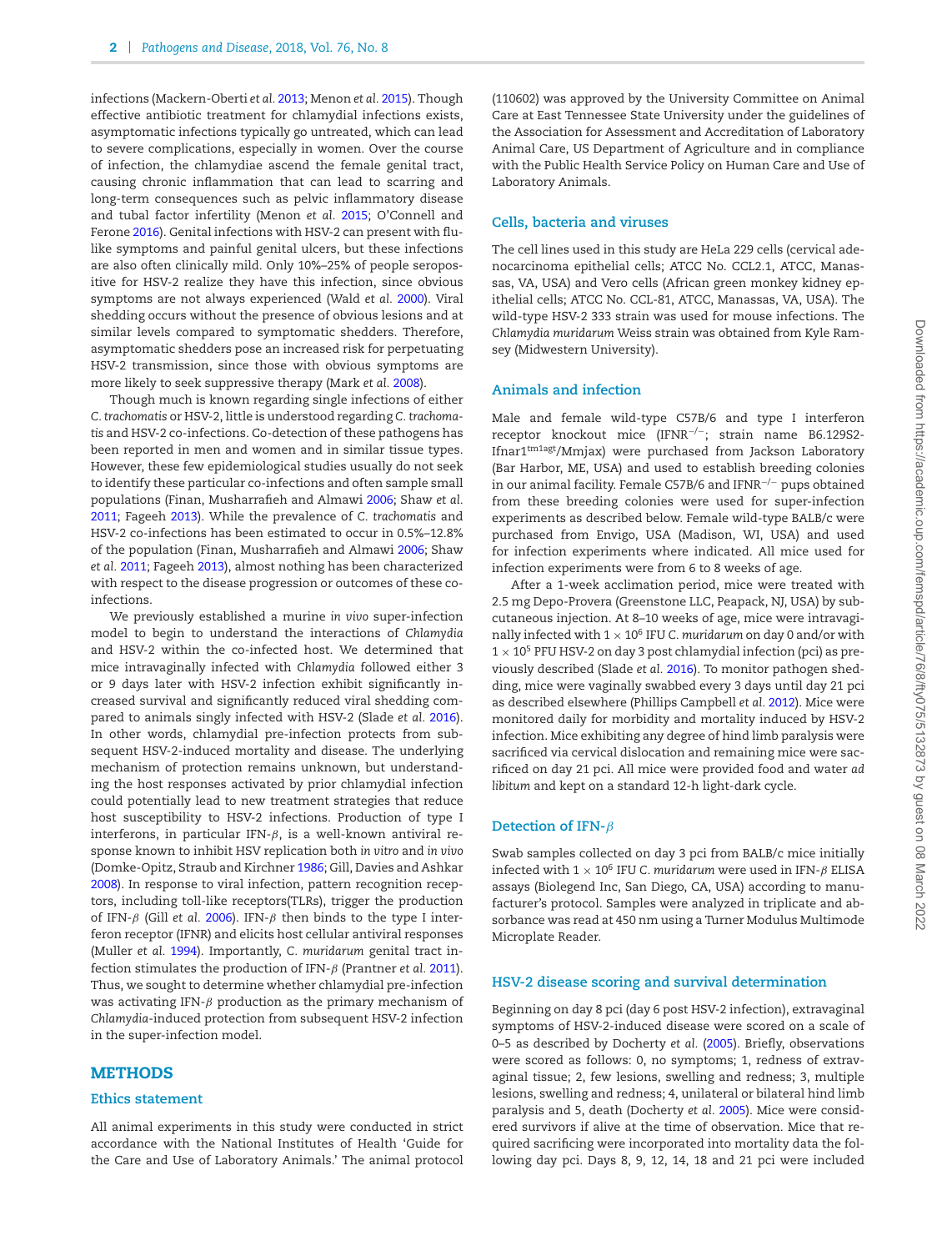<span id="page-4-0"></span>

**Figure 1.** IFN-β is detected in the genital tracts of *Chlamydia* singly infected animals. Day 3 pci swab samples were subjected to ELISA for detection of IFN-β. Bars indicate group average IFN- $\beta$  detection. Symbols indicate individual mouse IFN- $\beta$  detection, n = 8 per group. Data are representative of two independent experiments. Asterisk (∗) indicates statistical difference between mock-infected and *Chlamydia*-infected group means +/– SEM.

to most accurately represent the range of symptoms observed throughout the course of infection.

#### **Monitoring of pathogen shedding**

Swab samples collected every 3 days pci were processed as previously described (Phillips Campbell *et al.* [2012;](#page-7-15) Slade *et al.* [2016\)](#page-7-10). Processed samples were used to determine pathogen shedding via the chlamydial titer assay and via plaque assay for HSV-2 as described (Slade *et al.* [2016\)](#page-7-10). Data are expressed as the average inclusion-forming units/mL and plaque-forming units/mL +/– SEM, respectively.

#### **Statistical analyses**

The log-rank test was used to compare group survival trends, and data are displayed using Kaplan–Meier plots generated by Minitab 16 statistical software. Chlamydial and HSV-2 shedding/recovery between groups were analyzed using the unpaired Student's t-test. Values of  $P \le 0.05$  were considered significant.

#### **RESULTS**

#### **Interferon beta is detected during chlamydial infection in mice**

We previously established an *in vivo* super-infection model in which BALB/c mice are intravaginally infected with *C. trachomatis* on day 0, then super-infected with HSV-2 on day 3 pci. We observed that these super-infected animals exhibit significant protection from HSV-2-induced disease and experience significantly reduced viral shedding (Slade *et al.* [2016\)](#page-7-10). Because IFN- $\beta$  is a prominent and well-known anti-HSV response, we first wanted to determine whether IFN- $\beta$  is produced in *Chlamydia*-infected animals. We used swab samples collected at day 3 pi and performed ELISAs on mock-infected and *Chlamydia* singly infected samples. No IFN-β was detected in mock samples; however, significantly more IFN- $\beta$  was detected at day 3 in *Chlamydia* singly infected animals (Fig. [1\)](#page-4-0). These data are consistent with previously published data (Prantner *et al.* [2011\)](#page-7-14) and suggested that perhaps IFN- $\beta$  was responsible for the protective mechanism we observed in the super-infection model.

<span id="page-4-1"></span>

**Figure 2.** The type I interferon receptor is not required for protection from HSV-2 induced lethality in the *Chlamydia* and HSV-2 super-infection model. Mice were super-infected with  $1 \times 10^6$  IFU *C. muridarum* on day 0 and with  $10^5$  PFU HSV-2 on day 3 pci in either wild type (CmH5 WT) or type I interferon receptor knockout mice (CmH5 KO). As controls, mice were singly infected with Cm (not shown) or HSV-2 in either WT or KO mice (H5 WT and H5 KO); n = 10 per group. Morbidity and mortality resulting from HSV-2 was monitored daily, and the % survival between experimental groups was compared using the log rank statistic (**A**). Significant (*P* < 0.05) difference from HSV-2 singly infected control is indicated by an asterisk (∗). (**B**) Pathology scoring was conducted as described in the methods and representative days between day 8 and day 21 pci are shown.

#### **The interferon beta receptor is not required for** *Chlamydia***-induced-protection from subsequent HSV-2 infection**

Because we detected IFN-β in *Chlamydia*-infected day 3 murine swab samples, we applied our super-infection model to type I interferon receptor knockout (IFNR−/−) mice. IFNR−/<sup>−</sup> mice are able to produce IFN- $\beta$ , but due to lack of functioning receptors, IFN-β can no longer exert its antiviral effects (Muller *et al.* [1994\)](#page-7-13). As controls, we used *Chlamydia* singly infected C57BL/6 wild type and IFNR−/<sup>−</sup> mice (Cm WT and Cm KO). The Cm WT and Cm KO groups both demonstrated 100% survival (data not shown). As additional controls, we included both HSV-2 singly infected and *Chlamydia*/HSV-2 co-infected wild-type groups. We observed significantly more survival in the co-infected wild-type mice compared to HSV-2 singly infected wild-type mice. These data recapitulate our original observations in BALB/c mice (Slade *et al.* [2016\)](#page-7-10), demonstrating that Cm-mediated protection from HSV disease is not mouse strain specific. However, a higher inoculum of  $1 \times 10^5$  PFU HSV-2 was required to infect C57BL/6 mice, which are more resistant to HSV infection (Brenner, Cohen and Moynihan [1994\)](#page-6-2), compared to the 5  $\times$  10<sup>3</sup> PFU previously used to infect BALB/c mice (Slade *et al.* [2016\)](#page-7-10). By day 10 pci, the HSV-2 singly infected knockout mice (H5 KO) experienced 100% mortality and demonstrated significantly less survival compared to the 60% survival observed in the co-infected knockout group (CmH5 KO; *P* < 0.001; Fig. [2A](#page-4-1)). HSV-2 pathology scoring indicated that HSV-2 infection in IFNR<sup>-/-</sup> mice is more severe compared to that in WT C57BL/6 mice. As expected, the onset of symptoms of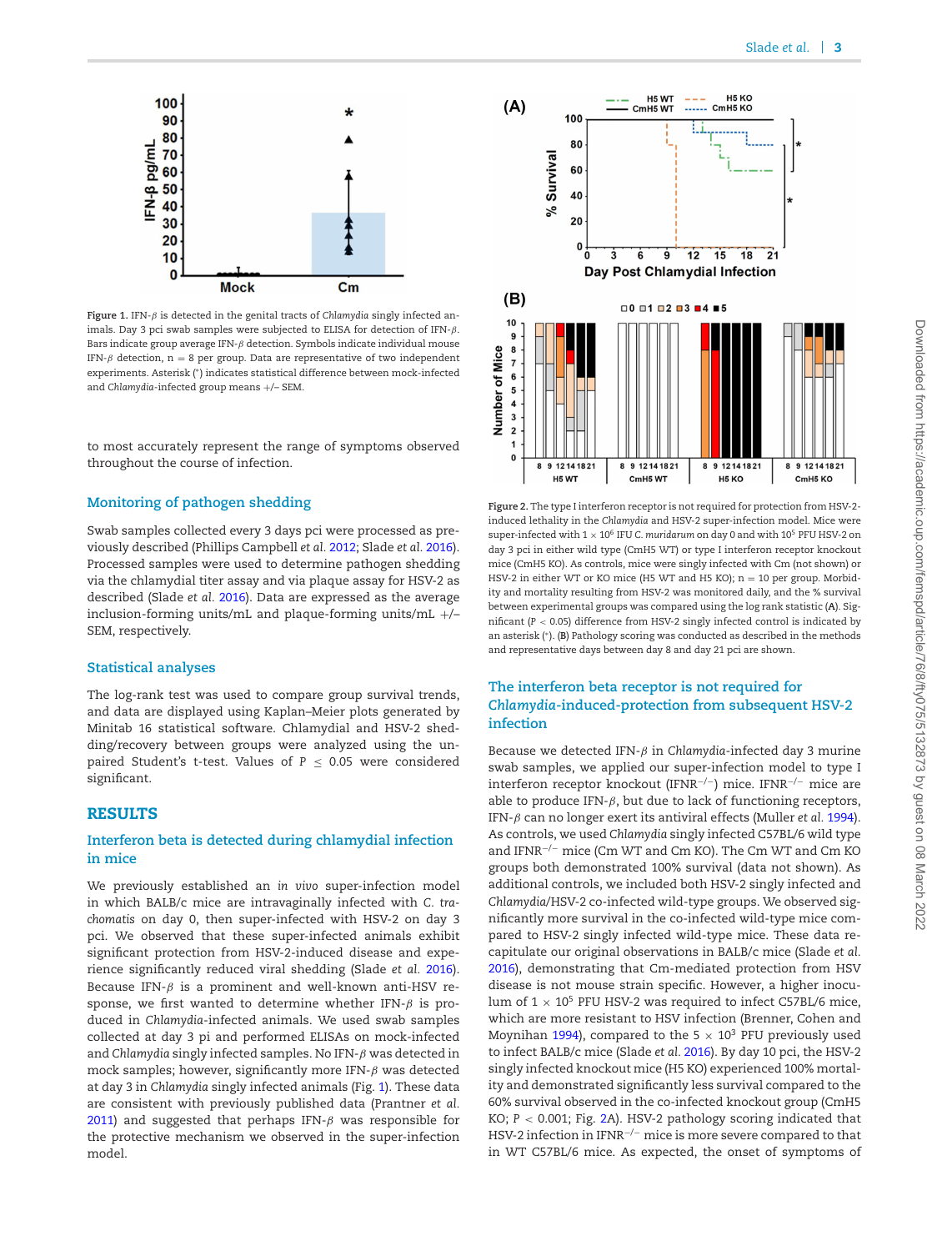<span id="page-5-0"></span>

**Figure 3.** *Chlamydia* pre-infection significantly decreases HSV-2 shedding in co-infected IFNR−/<sup>−</sup> mice. Mice were infected as described in Fig. [2.](#page-4-1) (**A**) Chlamydial shedding was determined by chlamydial titer assay and is reported as average IFU/mouse +/– SEM. (**B**) Average chlamydial shedding at day 3 pci (indicated by bars) and individual mouse chlamydial shedding (segregated according to survival status) are shown; n = 10 per group. (**C**) HSV-2 shedding was determined by plaque assay and is reported as average PFU/mouse +/– SEM. (**D**) Average HSV-2 shedding at day 6 pci (indicated by bars) and individual mouse HSV-2 shedding (segregated according to survival status) are shown; n = 10 per group. Survivors and non-survivors are indicated by S and NS, respectively. Differences in pathogen shedding/recovery between groups in panels A–D were determined with the unpaired Student's t-test with *P* < 0.05 considered significant and are representative of three independent experiments.

HSV-2 at days 8 and 9 pci in the H5 KO group correlated with the abrupt decline in survival observed, whereas minimal symptoms of HSV-2 and low mortality were observed in the CmH5 KO group (Fig. [2B](#page-4-1)). In examining the combined data from three individual repeats, we observe a similar trend in survival and pathology as reported in Fig. [2.](#page-4-1) The HSV-2 singly infected mice devoid of IFN- $\beta$  signaling (H5 KO) exhibit 100% mortality by day 10 compared to their *Chlamydia* pre-infected counterparts, which exhibit a combined 20% mortality (Fig. S1A, Supporting Information). These data corresponded to pathology scoring data, which again demonstrated increased severity of HSV-2 disease in H5 KO mice compared to the CmH5 KO mice (Fig. S1B, Supporting Information).

With respect to pathogen shedding, chlamydial titer assays demonstrated no significant differences between Cm WT and Cm KO or between CmH5 WT and CmH5 KO groups at any time throughout the course of infection (Fig. [3A](#page-5-0)). Furthermore, at peak shedding at day 3 pci, similarly elevated chlamydial titers were observed between the CmH5 WT and CmH5 KO, which again exhibited no difference in survival at this time point (Fig. [3B](#page-5-0)). As expected, viral plaque assays demonstrated that H5 WT mice exhibited significantly more HSV-2 shedding compared to CmH5 WT animals at peak shedding at day 6 pci (*P* < 0.005; Fig. [3C](#page-5-0)). Compared to the H5 WT group, the H5 KO group displayed nearly 10-fold more viral shedding. Interestingly, the H5 KO group exhibited similarly elevated viral shedding levels at day 9 pci, when all of the remaining HSV-2-infected groups exhibit a decline in viral shedding. No plaque assay data were available for the H5 KO group past day 9 pci, since these animals all succumbed to HSV-2 infection prior to day 12 (Fig. [2A](#page-4-1)), the next sampling time. Despite the high levels of HSV-2 shedding detected in the H5 KO mice, the CmH5 KO mice still exhibited significantly more survival and significantly reduced viral shed-ding (Fig. [3C](#page-5-0) and D), indicating that a robust IFN- $\beta$ -independent mechanism is promoting the protective effect.

#### **DISCUSSION**

Altogether, our data demonstrate that the absence of IFN- $\beta$  signaling does not abolish the protective effect established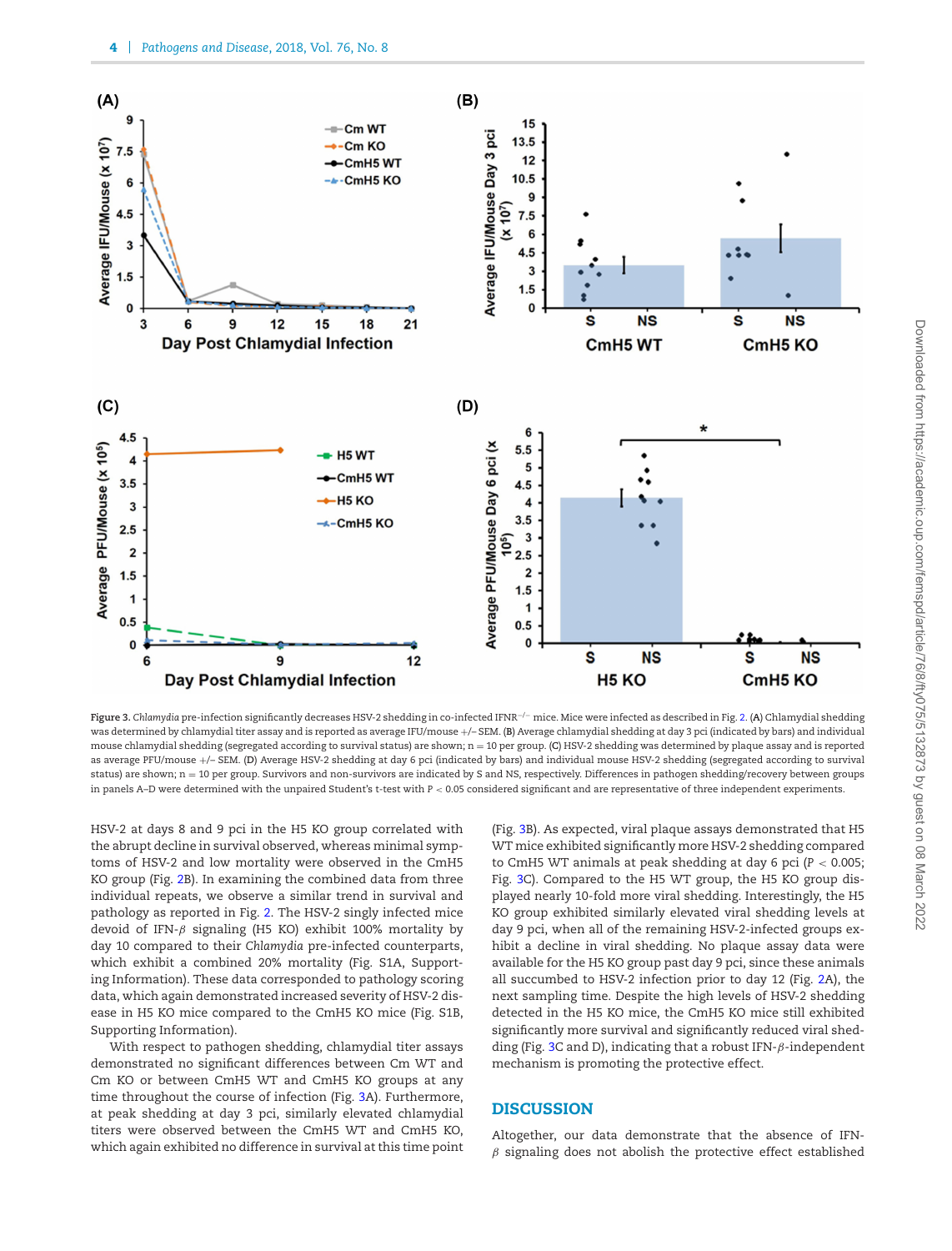by chlamydial pre-infection in HSV-2 super-infected animals. Compared to HSV-2-infected IFNR−/<sup>−</sup> mice, the *Chlamydia* preinfected animals exhibit (i) significantly higher survival; (ii) less severe HSV-2 disease symptoms and (iii) significantly reduced viral shedding. Not only do these data recapitulate the observations made in our original experiments, but they rule out IFN- $\beta$  as the primary host response involved in the protective mechanism. Therefore, there must be other mechanisms involved that mediate the protective effect.

We previously postulated that TLRs were involved in the protective mechanism, largely due to their ability to induce the production of IFN-β. Though we have ruled out IFN-β, it is still possible for TLRs to play a role in the protective mechanism through the production of other chemokines and cytokines. For example, during *C. muridarum* infection in mice, activation of TLR2, TLR3 and TLR4 can lead to the production of the pro-inflammatory cytokines IL-6 and MIP-2 (Darville *et al.* [2003;](#page-6-3) Derbigny *et al.* [2012\)](#page-6-4). These particular cytokines are also known to inhibit HSV infection (LeBlanc *et al.* [1999;](#page-7-16) Eo *et al.* [2001\)](#page-6-5), and could therefore aid in downstream effects that prevent subsequent HSV-2-induced disease. Additionally, IL-6 is a chemoattractant for influx of polymorphonuclear leukocytes (Romano *et al.* [1997\)](#page-7-17). These cells represent the dominant immune cell type during early chlamydial infection, but are also required for HSV clearance *in vivo* (Milligan, Bourne and Dudley [2001;](#page-7-18) Rank *et al.* [2008\)](#page-7-19).

Like IFN- $\beta$ , the type III interferon, IFN- $\lambda$  induces antiviral responses through activation of the JAK/STAT signaling pathway (Bierne *et al.* [2012\)](#page-6-6); however, IFN-λ exerts its effects through a unique receptor comprised of IL-10R $\beta$  and IL-28R $\alpha$ . While the type I IFN receptor is ubiquitously expressed, expression of the IFN-λ receptor is limited to epithelial cells, hepatocytes and some immune cells (Ank *et al.* [2008;](#page-6-7) Bierne *et al.* [2012\)](#page-6-6). During HSV-2 infection, production of IFN-λ occurs via stimulation of TLR3 and TLR9 and reduces HSV-2 replication in keratinocytes and vaginal epithelial cells (Ank *et al.* [2008\)](#page-6-7). IFN-λ has not been as extensively examined in the context of chlamydial infection. One study demonstrated that infection of LoVo colonic carcinoma cells with *Chlamydia trachomatis* serovar L2 induced an 8-fold increase in IFN-λ mRNA compared to uninfected cells, but IFN-λ protein production was not assessed (Bierne *et al.* [2012\)](#page-6-6). Since *Chlamydia* infection also stimulates TLR3 and TLR9 (O'Meara, Andrew and Beagley [2014\)](#page-7-20), it is possible that IFN-λ produced in response to *C. trachomatis* infection may be sufficient to combat subsequent HSV-2 co-infection in the absence of signaling via the type I IFNR. The redundancy in these two systems suggests that dual inactivation of the type I and type III IFNRs may be required to determine whether antiviral IFN responses are mediating the protective effect exhibited in the *Chlamydia*/HSV-2 super-infection model.

Natural killer (NK) cells are a major source of the type II interferon, IFN- $\gamma$ . Thus, NK cells largely contribute to IFN- $\gamma$ dependent T cell activation and subsequent clearance of single infections of either *Chlamydia* or HSV-2 (Milligan and Bernstein [1997;](#page-7-21) Tseng and Rank [1998;](#page-7-22) Ashkar and Rosenthal [2003\)](#page-6-8). Though IFN- $\beta$  has been reported to be required for NK cell activation during HSV infection in mice, the combination of IL-12 and IL-18 exposure can activate NK cells in the absence of IFN-β (Hook, Matyszak and Gaston [2005\)](#page-7-23). Furthermore, *C. muridarum* can stimulate the production of IL-12 and IL-18 in culture (Hook, Matyszak and Gaston [2005\)](#page-7-23). Therefore, it may be possible for *C. muridarum* to induce the production of IL-12 and IL-18 to activate NK cells in an IFN- $\beta$ -independent manner, thereby establishing protection from HSV-2 in the super-infection model.

Although IFN- $\beta$  signaling does not appear to be required for *C. muridarum* to establish protection from subsequent HSV-2 infection in the murine *C. muridarum*/HSV-2 super-infection model, there are still many avenues to explore. Future experiments will aim at determining the role of TLR activation, cytokine production beyond IFN- $\beta$  and IFN- $\beta$ -independent immune cell infiltration and activation, as these additional host innate immune responses could be promoting the protective effect elicited by prior chlamydial infection.

#### **SUPPLEMENTARY DATA**

Supplementary data are available at *[FEMSPD](https://academic.oup.com/femspd/article-lookup/doi/10.1093/femspd/fty075#supplementary-data)* online.

#### **ACKNOWLEDGEMENT**

We would like to thank the ETSU Division of Laboratory Animal Research for their support and assistance with animal experiments.

#### **FUNDING**

This work was supported by National Institutes of Health (NIH) grant #5R01AI095637-01 and an ETSU RDC Major Grant awarded to Robert V. Schoborg, as well as NIH grant #1C06RR030651- 01 awarded to Dr Gregory Ordway. The authors would also like to thank the ETSU Biomedical Sciences Graduate Program for providing financial support to JAS. The funders had no role in study design, data collection and analysis, or preparation of the manuscript.

*Conflict of interest***.** None declared.

#### **REFERENCES**

- <span id="page-6-7"></span>Ank N, Iversen MB, Bartholdy C *et al.* An important role for type III interferon (IFN-lambda/IL-28) in TLR-induced antiviral activity. J Immunol 2008;**180**:2474–85.
- <span id="page-6-8"></span>Ashkar AA, Rosenthal KL. Interleukin-15 and natural killer and NKT cells play a critical role in innate protection against genital herpes simplex virus type 2 infection. *J Virol* 2003;**77**:10168–71.
- <span id="page-6-6"></span>Bierne H, Travier L, Mahlakõiv T et al. Activation of Type III interferon genes by pathogenic bacteria in infected epithelial cells and mouse placenta. *PLoS One* 2012;**7**:e39080.
- <span id="page-6-2"></span>Brenner GJ, Cohen N, Moynihan JA. Similar immune response to nonlethal infection with herpes simplex virus-1 in sensitive (BALB/c) and resistant (C57BL/6) strains of mice. *Cell Immunol* 1994;**157**:510–24.
- <span id="page-6-3"></span>Darville T, O'Neill JM, Andrews CW *et al.* Toll-like receptor-2, but not toll-like receptor-4, is essential for development of oviduct pathology in chlamydial genital tract infection. *J Immunol* 2003;**171**:6187–97.
- <span id="page-6-4"></span>Derbigny WA, Shobe LR, Kamran JC *et al.* Identifying a role for toll-like receptor 3 in the innate immune response to *Chlamydia muridarum* infection in murine oviduct epithelial cells. *Infect Immun* 2012;**80**:254–65.
- <span id="page-6-1"></span>Docherty JJ, Fu MM, Hah JM *et al.* Effect of resveratrol on herpes simplex virus vaginal infection in the mouse. *Antiviral Res* 2005;**67**:155–62.
- <span id="page-6-0"></span>Domke-Opitz I, Straub P, Kirchner H. Effect of interferon on replication of herpes simplex virus types 1 and 2 in human macrophages. *J Virol* 1986;**60**:37–42.
- <span id="page-6-5"></span>Eo SK, Lee S, Chun S *et al.* Modulation of immunity against herpes simplex virus infection via mucosal genetic transfer